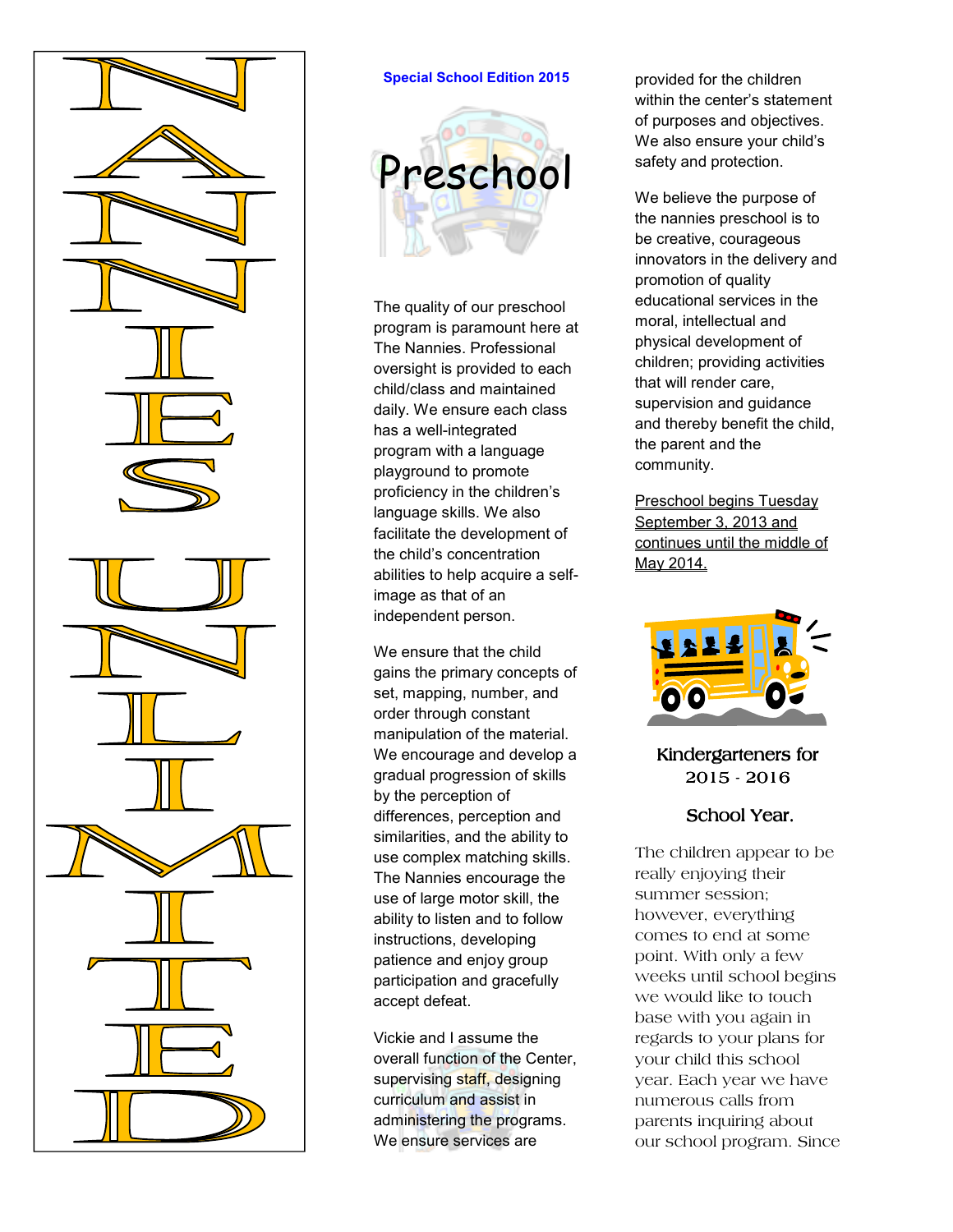we try to cater to our current parents, we need to know how many children will continue attending the Center this fall. This information will help us route vans and know if we can accommodate children who do not attend at this time. We have some "new" schoolers (kindergartners) so we need to review things that are specific to children in school. If your child rides the bus: the first week or so of school, we assign an older child to your kindergartner to assure they get on and off of the bus at the right place. This seems to work really well.

If your child attends Four Mile Elementary the bus picks the children up at approx. 8:20 am at the entrance of the Center's parking lot.

bs:

If your child attends Delaware, Willowbrook, Altoona or Clay Elementary the bus picks the children up at approx. 7:55 am Runnells at approx. 7:55 am.

Our staff attends to the children while they wait for the bus.

Every Wednesday the children of Four Mile get out of school at 1:50 pm and returns to the entrance of our parking lot at approx. 2:25 pm. Willowbrook, Centennial, Altoona, Clay and Delaware schools return to the Center at approx 2:15-2:30 pm. and

Runnells at approx. 2;25 pm.

Again, our staff waits for them as they disembark from the bus and into the building.

On Monday, Tuesday, Thursday, and Friday children will return from school at approximately 4:35 pm

If your child attends Pleasant Hill, our staff will take your child(ren) to and from school in one of our vans. All vans have appropriate restraint systems in place. We will immediately notify you if your child is not available to be picked up by our van or is not delivered by the bus after school.

Please continue to use the Schooler's (Hornets) communication sheet located under the bulletin board in the main lobby for any communication you need to convey to your child's before or after school teacher. This communication sheet is reserved for school aged children only. Our teacher's will initial the sheet after they read it to let you know they read it.

The rate for the before and after school program is <mark>\$78.00/wk/child</mark>. This rate includes an after school snack, transportation to and from school and a "spot" at the Center for various reasons, such as no school day or days when the children get out of

school early. If the children do not have school on a particular day there is an additional \$35.00 drop in charge.

We post "sign up sheets" for scheduled "no school days" on the Hornet's Bulletin Board to assist us with staffing and food prep. If you sign your school age child up you must prepay for the day. If there is more than one day of "no school", your rate never exceeds the weekly rate of

**\$120.oo/wk**. The rate for before **or** after school is \$58.00/wk/child . If you request your child to come during breaks only, you will need to call well before each break to check if there is an opening available.

To ensure your child's fall reservation, you will need to complete and return the registration form (Those have been provided to you in your child's cubby.)



**Preschool** 

**2015-2016.**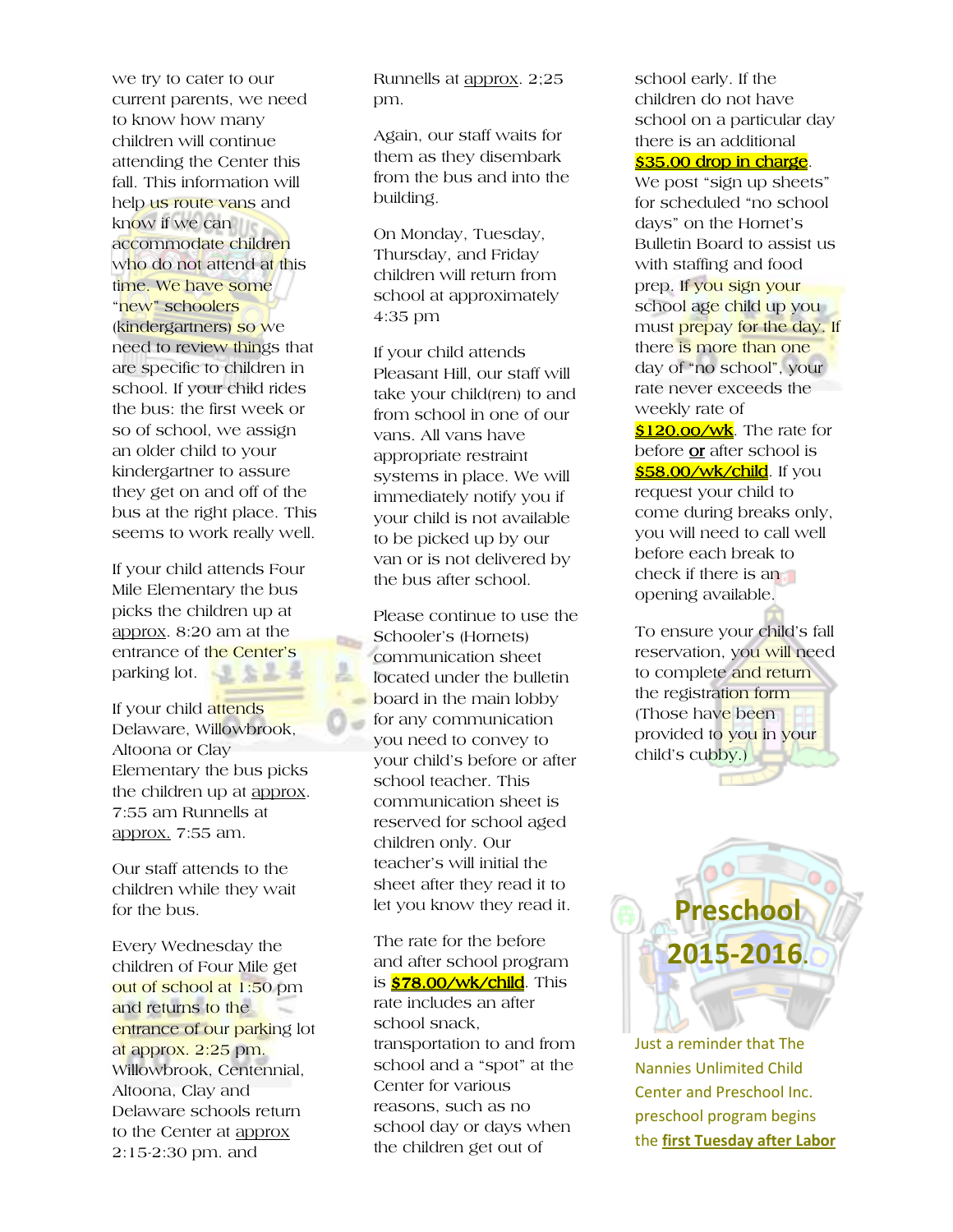

**continues through until the middle of May 2016.** 

Classes will be held 8:30 a.m. until 11:00 a.m., Monday through Friday.

Children who turn three years of age **PRIOR** to September 15, will participate in our "Ladybug" preschool program and those children who have turned the age of four **PRIOR** to September 15, will participate in our "Firefly" preschool program.

**The Preschool Teachers will make the children's room changes on Tuesday August 25, 2015.** Parents, when picking your child up from daycare on this day, please go to their **new** assigned room. The Ladybug room is located in the lower level of the preschool building and the Fireflies are located on the main floor in the preschool building**. On August 26, 2015 parents may begin taking their "preschooler" to their appropriate room.**





One of our goals here at The Nannies is to help parents decrease stress levels thereby allowing them an increase in quality time spent with their children. One of the ways we are attempting to decrease stress and ensure each student has the appropriate materials necessary to be organized and ready to learn, The Nannies Unlimited Child Center and Preschool Inc. will again purchase all preschool supplies necessary for students in the **Ladybug** (3-4 year old room and the **Fireflies** (4-5 year old room) **The cost of this supply packet is \$25.00 per preschooler.** Please make your payment **PRIOR to Friday August 14, 2015.** This will allow us time to formulate the supplies in time for the first day of preschool. You may include this payment with your weekly tuition. Please make note that you have included this with your payment.





# Annual Re-Registration Fees are Due!

It's that time of year again when your **\$35.00/child annual reregistration fee is due.** You can submit those payments along with your weekly tuition. **These fees will be due by Friday August 30, 2015.** 

**We appreciate all of the support you have shown The Nannies and continue to believe we have a wonderful parents, family and friends.** 



We would like to tell our parent's and family members how much we appreciate them. You are very special and we thank you for sharing your children with us. It is our privilege to get to know each of you and watch your children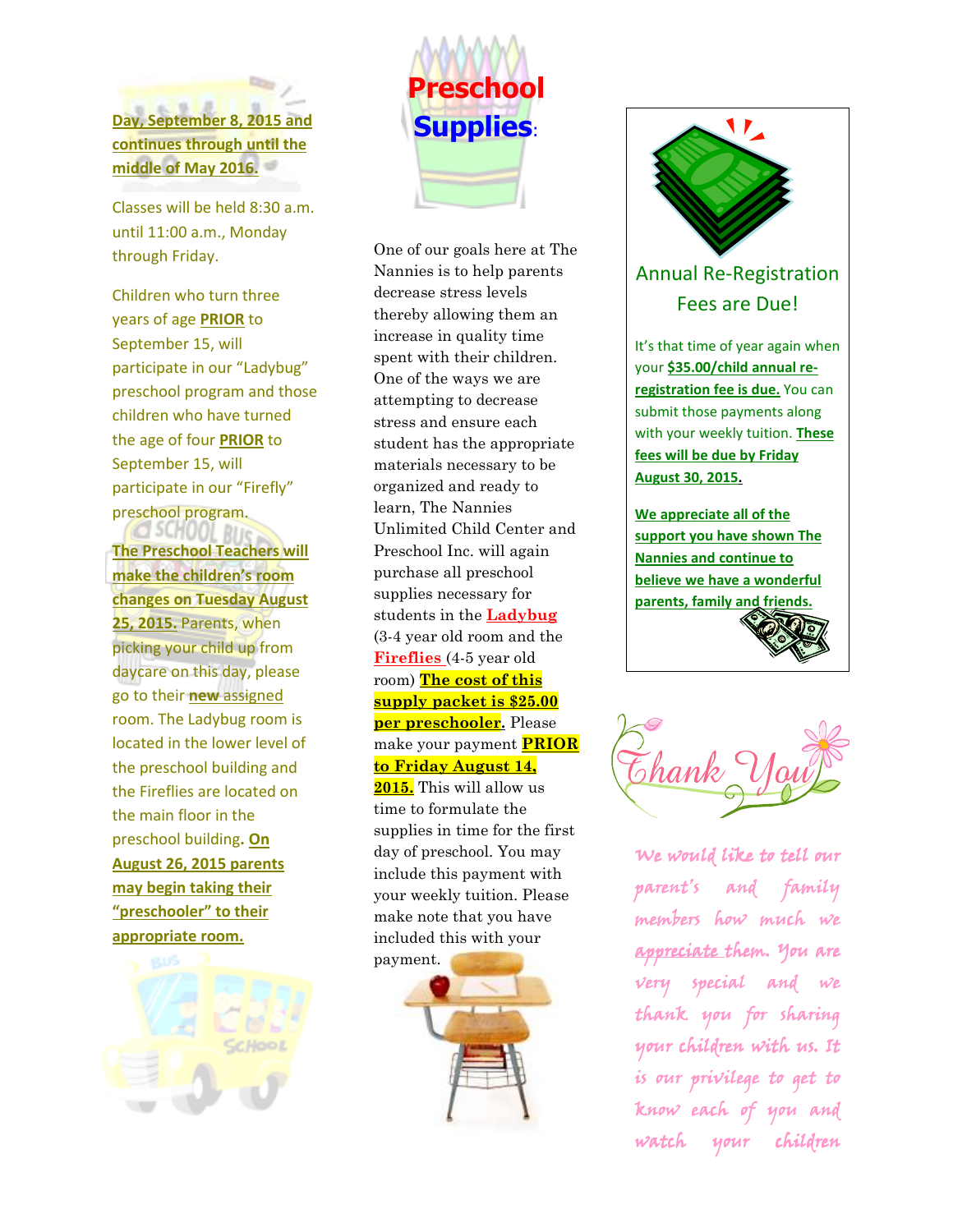develop and grow physically, developmentally and emotionally.

Your generosity and support has been  $over whiching since we$ opened our doors. Your continued donations are wonderful and the children use those items daily.

If we have forgotten to properly thank you please forgive us, it is not our intention to exclude anyone.





Children must be signed in and out by their parents and escorted to their assigned room when arriving and leaving the

Center**. (Please do not allow your children to write on the sign in record, parents only!)** 

**Parents if your child is not going to attend the Center for the day, please notify us prior to 8:00 am so we may adjust our staffing and meals accordingly.** 

Weekly tuitions continue to be due Monday for the week your child is attending. There are late fees assessed after Monday at 5:30 pm. **Please include a \$5.00/day late fee if you did not remit payment on Monday.** 

If your child will be attending elementary school this year (2015- 2016), please remember to **sign in on the "Hornet" communication** sheet located east of the coffee maker in the front lobby.

The Center opens **our doors at 6:00 am** if you should arrive prior to this time and our doors are unlocked; please stay with your child until 6:00 am. Our staff needs a few minutes to gather supplies to ready themselves for the day.



**Birthdays/Tuition** 

**Parents: Please notify administration in writing when your child has a birthday. There could be tuition adjustments to be made especially when the child turns two, three and four years of age.** 

> **Parents/Families are responsible for this notification.**



*Unfortunately there will NOT be any type of reimbursements or adjustments made for any oversight regarding changes in your child's tuition.* 

Children who attend elementary school are not required to notify the office of their child's birthdates. Tuition does not usually change after they are enrolled in elementary school.